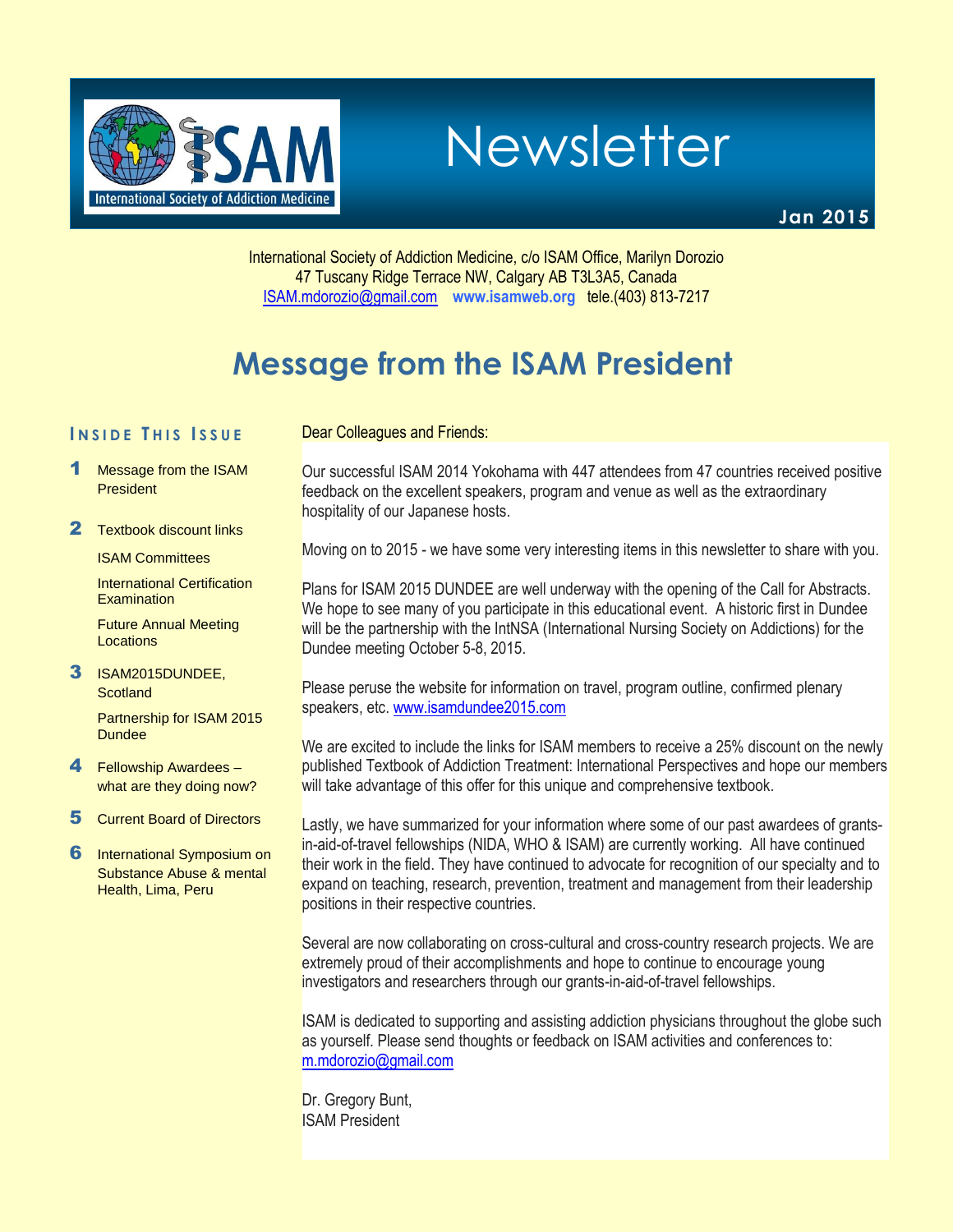# **ISAM TEXTBOOK DISCOUNT FOR MEMBERS**

We are excited to announce a 25% discount in price for ISAM members of *the Textbook of Addiction Treatment: International Perspectives* (A Springer Reference). The 4-tome textbook is available to order at the following links:

| <b>Print (Book):</b>       | http://www.springer.com/medicine/book/978-88-470-5321-2?token=ISAM2014 |
|----------------------------|------------------------------------------------------------------------|
| <b>Print + eReference:</b> | http://www.springer.com/medicine/book/978-88-470-5323-6?token=ISAM2014 |
| eReference:                | http://www.springer.com/medicine/book/978-88-470-5322-9?token=ISAM2014 |

This Textbook, which collates the experience and wisdom of some 260 leaders in the field, from 30 countries, is promoted by the International Society of Addiction Medicine (ISAM), founded in 1999, which has as its principal mission the education of practitioners in Addiction Medicine and their trainees worldwide (website: [www.isamweb.org\)](http://www.isamweb.org/).

# **ISAM COMMITTEES**

In its continuing efforts to improve the ongoing running of ISAM, the ISAM Board of Directors established five committees to support the functions of the Society in key areas:

- Education and Training Commitee (Chair G. Welle-Strand)
- Membership Committee (Chair S. Higuchi)
- Public Relations Committee (Chair J. Reimer)
- Financial Committee (Chair K. Brady)

These commitees are now seeking active members, if interested please contact the ISAM office [\(isam.mdorozio@gmail.com\)](mailto:isam.mdorozio@gmail.com).

### **INTERNATIONAL CERTIFICATION EXAMINATION 2015**

- Pre-ISAM Annual Meeting, Dundee, Scotland Oct. 4<sup>th</sup>, 2015
- CSAM-SMCA [Canadian Society of Addiction Medicine] Annual Meeting, Calgary, Canada Wednesday, Nov.11<sup>th</sup>, 2015
- Additional sittings may be available, depending on demand and a critical number of 8 applicants for the sitting. If you are interested in sitting the exam – you can send your expression of interest and if we have enough in a country we can perhaps organize an exam in a specific city.
- All pertinent information and application form can be downloaded from the ISAM website[: www.isamweb.org](http://www.isamweb.org/) under the tab *ISAM Products*/*International Certification*.

# **FUTURE ANNUAL MEETING LOCATIONS**

| <b>ISAM 2016</b> | Rio de Janeiro, Brazil | <b>TRA</b>      |
|------------------|------------------------|-----------------|
| <b>ISAM 2017</b> | Abu Dhabi, UAE         | Oct 23-26, 2017 |
| <b>ISAM 2018</b> | Busan, Korea           | Nov 3-6, 2018   |

Anyone interested in hosting an ISAM Annual meeting is invited to inform the Head Office of their intention and be prepared to bring a brief presentation to the Board of Directors at the annual meeting on **October 4, 2015**.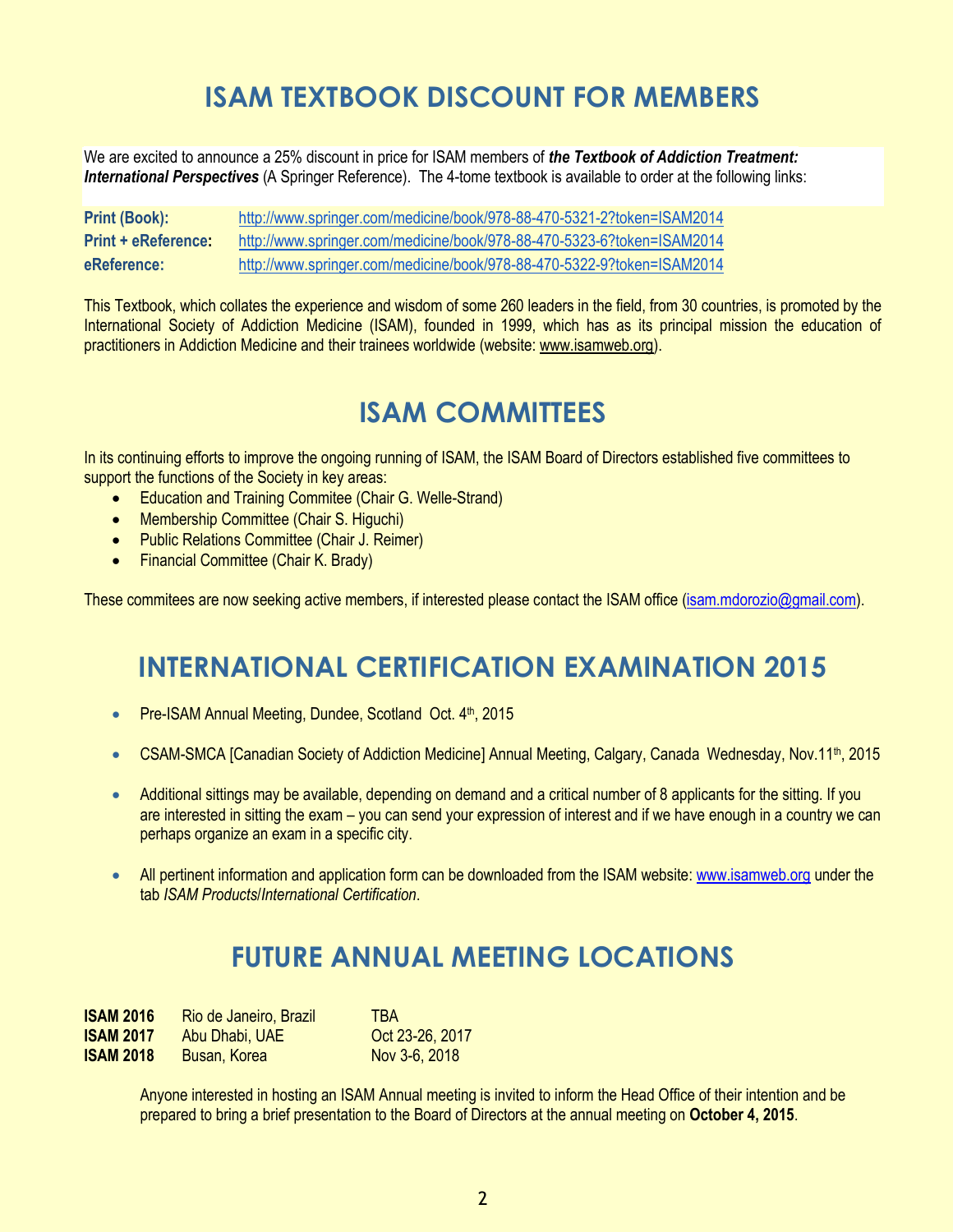## **ISAM 2015 DUNDEE: Registration now open!**

### **ADDICTION: From Biology to Recovery Translating research evidence to improve clinical practice and community resilience**

The Call for Abstracts is now open till April 10, 2015 both for symposium and for individual presentations – please submit via the webpages: [www.isamdundee2015.com](http://www.isamdundee2015.com/)

Registration is also open – please select your category from the webpages: [www.isamdundee2015.com](http://www.isamdundee2015.com/) and plan to save the date and participate in what we assure you will be an excellent educational event.

The scientific program will include workshops on: addiction mechanisms, comorbid mental and/or physical health issues and substance misuse, health inequalities, alcohol and drug policies, undergraduate and postgraduate programs in addiction medicine and innovative treatment interventions. There will also be 10 keynote lectures. Confirmed plenary speakers and their presentation topics are detailed on the website. The program will also incorporate the 14th Centre for Addiction Research and Education Scotland (CARES) Conference entitled **'Novel Interventions in the substance misuse field'** as well as participate in an Art and Culture festival which will be opened officially during the ISAM meeting.

This ISAM World Congress is hosted by the Division of Neuroscience, Medical Research Institute, University of Dundee**.** The Duncan of Jordanstone College of Art and Design, also from the University of Dundee, is coordinating the Art and Culture Festival. We are fortunate to have the support of Dundee City Council, VisitScotland Business Tourism, NHS Scotland, Dundee and Angus Convention Bureau and Starkevents who provide us with constant support and expertise to help deliver a congress that is unique in its style, excellent in its content and memorable in its experience.

Information on venue, tours, transfers (free for delegates from airport), accommodations and general items such as tourist visas is also available on the conference website.

**LOC CHAIR:** Dr. Alex Baldacchino

**DATES:** October 5-8, 2015

**VENUE:** Caird Hall, Dundee, Scotland

**CONFERENCE INFORMATION:** [www.isamdundee2015.com](http://www.isamdundee2015.com/)

## **PARTNERSHIP FOR ISAM 2015 DUNDEE**

The International Society of Addiction Medicine (ISAM) LOC for ISAM 2015 DUNDEE is excited to announce partnership confirmed by Dana Murphy-Parker, MS, PMHNP-BC, CARN-AP, President of The International Nurses Society on Addictions (IntNSA) in hosting ISAM's 17th World Congress on October 4- 8, 2015.

This is a groundbreaking historical event offering an opportunity for medical and nursing addictions specialists to come together and share expertise, knowledge and important perspectives in the field. It is also a major opportunity for IntNSA to build on their international reputation and engage with the wider international nursing addiction community.

We hope this will be the first of future partnerships which will strengthen ties among all those involved in the delivery of care, treatment management, prevention and research in the field of Addiction Medicine.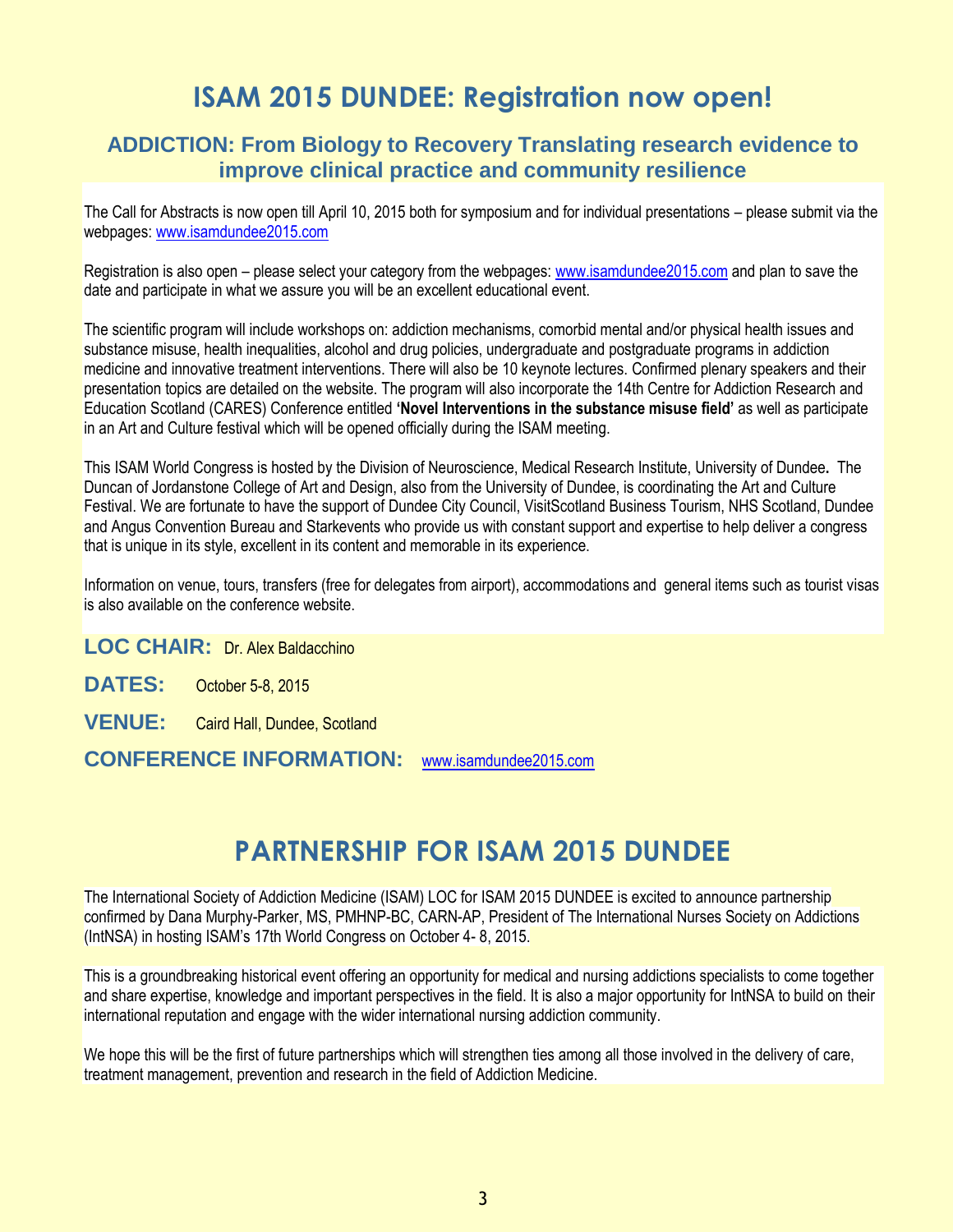# **PAST FELLOWSHIP AWARDEES – WHERE ARE THEY DOING?**

#### **\*\*\* Reminder there will be grants-in-aid-of-travel-fellowships to attend ISAM 2015 Dundee – please go to www.isamweb.org for more information**

| <b>FELLOWSHIP AWARDEES (ISAM, NIDA &amp; WHO)</b> |                   |                                                                                                                                                                                                                                          |  |  |
|---------------------------------------------------|-------------------|------------------------------------------------------------------------------------------------------------------------------------------------------------------------------------------------------------------------------------------|--|--|
| <b>Adrian Abagiu</b>                              | Romania           | Meical Coordinator, Harm Reduction Outpatient Methadone Center, National Insititue for<br>Infectious Diseases; and National Coodinator for the NSP in Romania                                                                            |  |  |
| Olukayode Abayomi                                 | Nigeria           | Consulting Psychiatrist, Lautech Teaching Hospital, Ogbomoso, Nigeria                                                                                                                                                                    |  |  |
| Mohammed Fathi Alafifi                            | <b>Palestine</b>  | Director, Substance Abuse Research Center and active in research, harm reduction and<br>prevention                                                                                                                                       |  |  |
| Jawad Al-Diwan                                    | Iraq              | Consultant of UNODC projects in Iraq<br>Assistant Professor and Consuklting Psychiatrist, University of Baghdad<br>Team Leader, Substance Abuse, Baghdad Teaching Hopsital                                                               |  |  |
| <b>Fares Alharbi</b>                              | Saudi<br>Arabia   | Assistant Professor, College of Medicine, KSAH-HS and Consultant of Psychiatry and Addiction<br>Medicine, King Abdulazziz Medical City, Riyadh                                                                                           |  |  |
| A. Ender Altintoprak                              | <b>Turkey</b>     | Associate Professor of Psychiatry, Ege University School of Medicine, Bornova, Izmir                                                                                                                                                     |  |  |
| Emmanuel Babalola                                 | Nigeria           | Psychiatrist, Drug Addiction Treatment Education and Research Unit, Neuropsychiatric<br>Hospital, Aro; and Master Trainer, volume C, UNODC TreatNet program                                                                              |  |  |
| Yatan Pal Singh Balhara                           | India             | Faculty, Sept of Psychiatry, National Drug Dependence Treamtent Centre (NDDTC), AIIMS,<br>India. Also teaching undergraduate and post-graduate students                                                                                  |  |  |
| Jaswinder Singh Bhatia                            | India             | Completed educational movie on addiction and is working on developing interactive software for<br>substance using clients and treatment providers                                                                                        |  |  |
| <b>Azizbek Boltaev</b>                            | <b>Uzbekistan</b> | Medical doctor and researcher, HIV and drug dependence<br>Director, Human research and Development Center<br>Advisor for Central Asia International Center for AIDS Treament and Care Programs                                           |  |  |
| <b>Daniele Carreta</b>                            | Italy             | Clinical practice in general psychaitry and participating in research projects on substance use<br>disorders. Contributed to the ISAM Textbook on addictions                                                                             |  |  |
| <b>William Ebiti Nkereuwem</b>                    | Nigeria           | Head, Clinical Services, Federal Neuropsychiatric Hospital, Kaduna and Head, Drug and<br>Alcohol Treatment, Education and research unit.<br>Master trainer, volume A, UNODC TreatNet program, Nigeria                                    |  |  |
| Soheir Elghonemy                                  | Egypt             | Asso. Professor of Psychiatry, Institute of Psychiatry WPA Collaboration Center - Dept of<br><b>Neuropsychiatry Ain Shmas University</b>                                                                                                 |  |  |
| Ali Farhoudian                                    | Iran              | Assistant Professor of Psychiatry, Substance Abuse and Dependency research Center,<br>University of Social Welfare amd Rehabilitation Sicences, Tehran, Iran                                                                             |  |  |
| Dario Gigena                                      | Argentina         | Professor of Psychiatry, Medical School at the National University of Cordoba<br>Clinical practice dealing primarily with addictive disorders                                                                                            |  |  |
| <b>Analice Gigliotti</b>                          | <b>Brazil</b>     | Chief of the Chemical and Behavioral Dependence Unit at the Santa Casa University Hospital of<br>Rio de Janeiro, Brazil                                                                                                                  |  |  |
| <b>Stu Gitlow</b>                                 | <b>USA</b>        | <b>President, American Society of Addiction Medicine</b><br>Representative to the American Meical Association's Council on Science & Public Health                                                                                       |  |  |
| Irma Kirtadze                                     | Georgia           | Addiction Research Centre Alternative, Georgia<br>Eurasian Harm Reduction Network participant: advocacy project                                                                                                                          |  |  |
| <b>Khaled Helmy</b>                               | Egypt             | Director of addiction unit in New Nozha Hospital; Director of Research and Training at New<br>Nozha Psychiatric and Addiction Hospital; and Medical Director of Alex Health Resort<br>Rehabilitation Center, Alexandria, Egypt           |  |  |
| Evgeny Krupitsky                                  | <b>Russia</b>     | Chief, Lab of Clinical Pharmacology of Addictions, St. Petersburg; Chief, Dept of Addictions, St.<br>Petersburg Bekhterev Research Psychoneurological Institute<br>Head, Research Laboratory, Leningrad Regional Dispensary of Narcology |  |  |
| <b>Victor Lasebikan</b>                           | <b>Nigeria</b>    | Psychiatrist and Public Health expert. Initiated an Addiction Clinic at the University College<br>Hospital, Ibadan                                                                                                                       |  |  |
| Joshua Lee                                        | <b>USA</b>        | Associate Professor, Departments of Population Health and Medicine, New York City                                                                                                                                                        |  |  |
| Shaul Lev-Ran                                     | <b>Israel</b>     | Director, Addiction Medicine and Dual Diagnosis Services, Sheba Medical Center, Tel Aviv                                                                                                                                                 |  |  |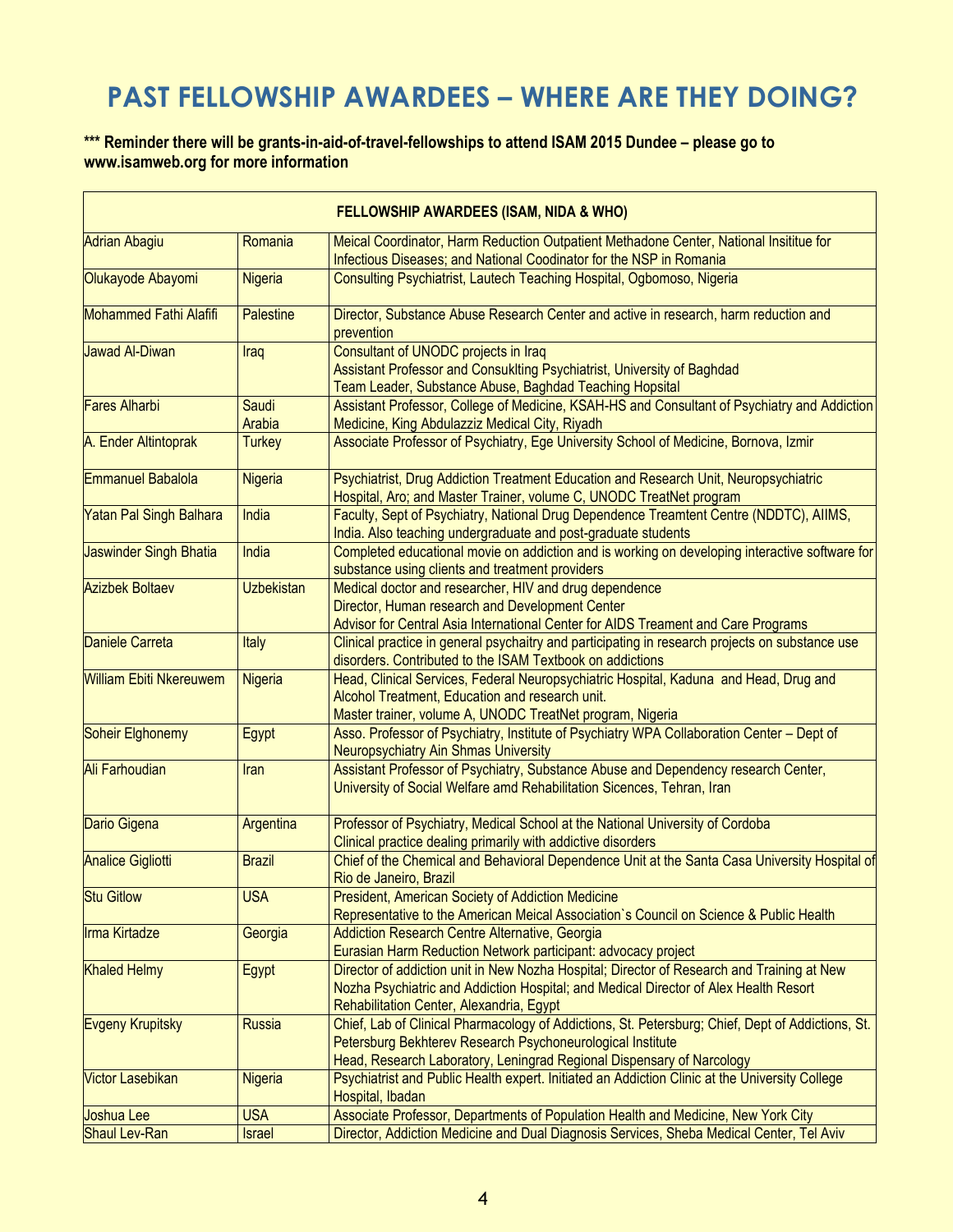|                          |                                                                                                  | University, Israel                                                                                                                                                                                                                                   |  |
|--------------------------|--------------------------------------------------------------------------------------------------|------------------------------------------------------------------------------------------------------------------------------------------------------------------------------------------------------------------------------------------------------|--|
| Olatz Lopez-Fernandez    | Psychological Sciences Research Institute (IPSY), Faculty of Psychology and Educational<br>Spain |                                                                                                                                                                                                                                                      |  |
|                          |                                                                                                  | Sciences, Catholic University of Louvain (UCL; Belgium)                                                                                                                                                                                              |  |
| <b>Karsten Lunze</b>     | <b>USA</b>                                                                                       | Researcher, Boston University Clinical Addiction Research and Education [CARE] Unit, Boston<br><b>USA</b>                                                                                                                                            |  |
| <b>Victor Makanjuola</b> | <b>Nigeria</b>                                                                                   | Coordinator, Residency Training Program, Dept of Psychiatry, University College Hospital<br>Ibadan. Mentoring of residents interested in addiction medicine                                                                                          |  |
| Jose Martinez-Raga       | Spain                                                                                            | General Adult Psychiatrist at teaching hospital in Valencia, Spain<br>Involved in several collaborative international research projects in addictions with the Latin<br>American Society of Dual Disorders and the Spanish Society of Dual Diagnoses |  |
| <b>David Matuskey</b>    | <b>USA</b>                                                                                       | Co-Medical Director of the Yale PET Center                                                                                                                                                                                                           |  |
| <b>Mike Miller</b>       | <b>USA</b>                                                                                       | Assistant Clinical Professor, Medical College of Wisconsin and Clinical Adjunct Professor at the<br>University of Wisconsin school of Medicine and Public Health                                                                                     |  |
| Saeed Momtazi            | Iran                                                                                             | Cross-cultural research at UCLA<br>Started two programs in Iran: PhD program in addiction studies and a special ward at the<br>university hospital from drug abuse and co-occurring disorders                                                        |  |
| <b>Mahmood Nazar</b>     | <b>Malaysia</b>                                                                                  | Deputy President (Acadenic Affairs), Prof of Psychology, Cyberjaya University College of<br><b>Medical Sciences</b>                                                                                                                                  |  |
| <b>Stephen Nsimba</b>    | Tanzania                                                                                         | Research on HIV associated behavioral practices<br>International collaborations on interventions                                                                                                                                                     |  |
| Adhi Wibowo Nuirhidayat  | Indonesia                                                                                        | Teaching medical students and psychiatric residents at the Drug Dependence Hospital (RSKO)<br>Jakarta. Recently finished R01-NIH trial on counseling intervention among methadone users                                                              |  |
| <b>Bola Ola</b>          | <b>Nigeria</b>                                                                                   | Started a substance abuse clinic in Lagos State University Teaching Hospital                                                                                                                                                                         |  |
| Gvantsa Piralishvili     | Georgia                                                                                          | Expert Narcologist GRIA - Georgian Research Institute on Addiction, Tbilisi Georgia                                                                                                                                                                  |  |
| Javier Ponce Terashima   | Peru                                                                                             | Executive Director, INCAAS [International Center for Advanced Research and Applied Science],<br>Lima, Peru                                                                                                                                           |  |
| Moushumi Purkayastha     | India                                                                                            | Asso. Professor of Psychaitry in MMIMSR, India.<br>Awarded Reserach fellowship by Int. Fondazione Child Psychiatry                                                                                                                                   |  |
| Darila Saingam           | <b>Thailand</b>                                                                                  | Researcher, Epidemiology Unit, Faculty of Medicine, Prince of Songkla University, Thailand                                                                                                                                                           |  |
| Katerina Skarupova       | Czech<br><b>Republic</b>                                                                         | Researcher, PhD candidate, Institute for Research on Children, Youth and Family, Faculty of<br>Social Studies, Masaryk University, Brno Czech Republic                                                                                               |  |
| <b>Daniel Spritzer</b>   | <b>Brazil</b>                                                                                    | Child Adolescent psychiatrist in Porto Alegre, Brazil<br>Have created a psychoeducational website on technological addictions                                                                                                                        |  |
| <b>Kumar Suresh</b>      | India                                                                                            | Psychiatrist, K.J. Hospital Research & Postgraduate Center, Chetpet, Chennai India                                                                                                                                                                   |  |
| Olena Zhabenko           | <b>Ukraine</b>                                                                                   | Fogarty International Research fellow, Michigan, USA<br>Invited to publish a chapter in book by the Dept of Psychobiology, University of Rio de Janeiro,<br><b>Brazil</b>                                                                            |  |

# **ISAM BOARD OF DIRECTORS & OFFICE**

| <b>President &amp; Chair, Executive Committee</b>       | Dr. Gregory Bunt (USA)              | gbunt@daytop.org                           |
|---------------------------------------------------------|-------------------------------------|--------------------------------------------|
| <b>President-Elect</b>                                  | vacant                              |                                            |
| <b>Past President</b>                                   | Dr. Hannu Alho (Finland)            | hannu.alho@thl.fi                          |
| Secretary-Treasurer and Finance Committee Chair         | Dr. Kathleen Brady (USA)            | bradyk@musc.edu                            |
| <b>Education &amp; Training Committee Chair</b>         | Dr. Gabrielle Welle-Strand (Norway) | Gabrielle.Katrine.Welle-Strand@helsedir.no |
| <b>Membership Promotion Committee Chair</b>             | Dr. Susumu Higuchi (Japan)          | h-susumu@db3.so-net.ne.jp                  |
| <b>Public Relations Committee Chair &amp; WebMaster</b> | Dr. Jens Reimer (Germany)           | reimer@uke.de                              |
| Chair, LOC ISAM 2015                                    | Dr. Alex Baldacchino (UK)           | a.baldacchino@dundee.ac.uk                 |
| <b>Ex-Officio Positions</b>                             |                                     |                                            |
| <b>Chief Examiner</b>                                   | Dr. Nady el-Guebaly (Canada)        | nady.el-guebaly@albertahealthservices.ca   |
| <b>Chief Editor</b>                                     | Dr. Marc Galanter (USA)             | marcgalanter@nyu.edu                       |
| <b>Office Administration</b>                            | Mrs. Marilyn Dorozio                | ISAM.mdorozio@gmail.com                    |